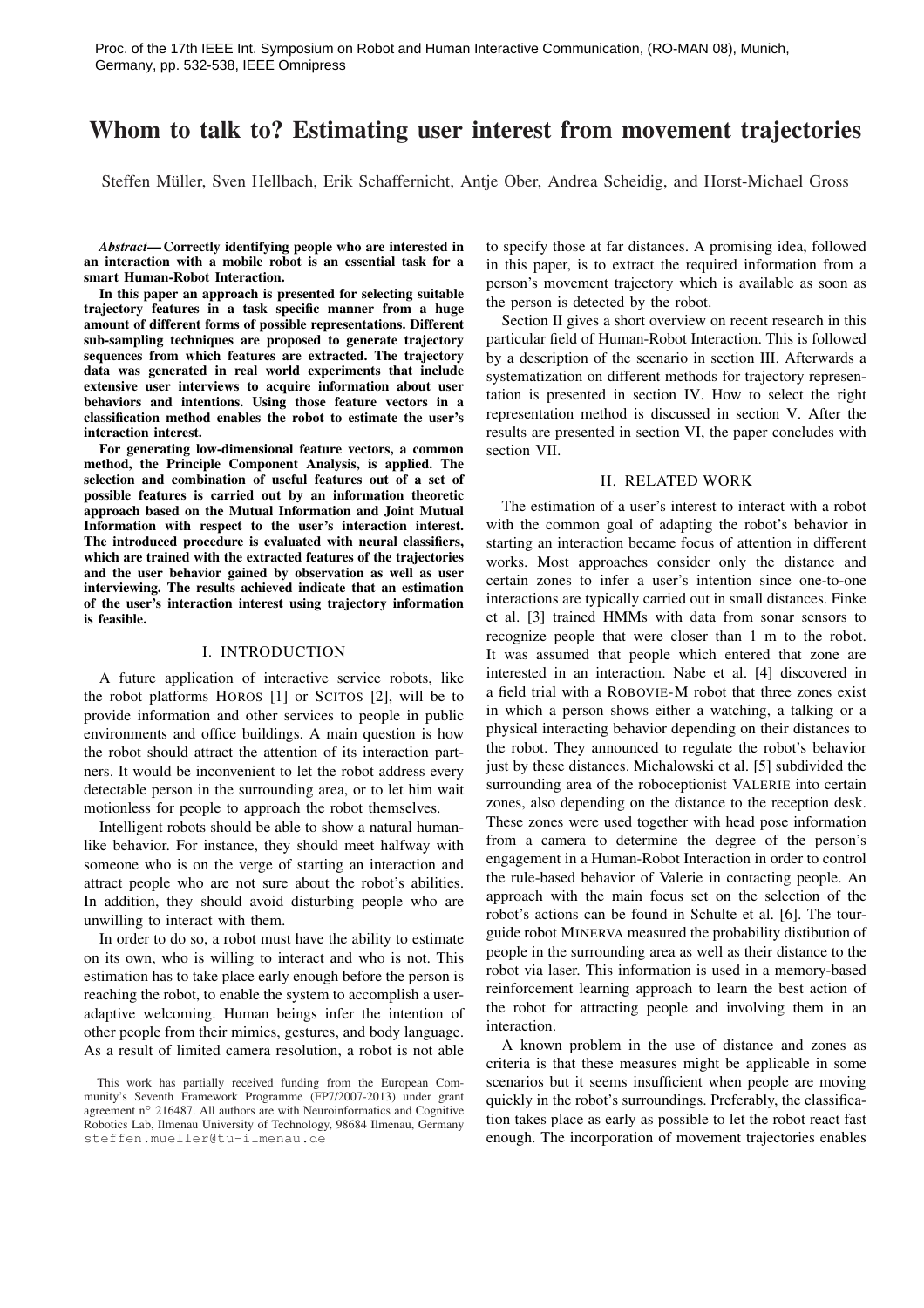this course of action. A first step into this direction was made by Holzapfel et al. [7]. They trained a neural network with data from a stereo camera tracker. At each classification step, some angle and distance features were used as input. People heading towards the robot were classified as being interested in an interaction, and people passing the robot as being not interested.

Within the discussed approaches the classification problem is always seen from the robot's view by using a robot centered coordinate system. In comparison, our approach interpretes the scene from the person's point of view which brings some advantages. Moreover, often only raw trajectory data is considered as classification input so far. Applying specific preprocessing and automatic evaluation steps might lead to more suitable classification results which is proposed in this work.

# III. SCENARIO AND DATA ACQUISITION

To realize the estimation of the users' intention to interact with a robot, it is necessary to capture movement trajectory data. A spatio-temporal classifier, in particular a standard feedforward Neural Network, is trained with this data. This section discusses the data aquisition scenario.

We used our experimental robot plattform HOROS for this purpose. The robot is shown in Fig. 2, while the details of the applied multimodal people tracking system have been introduced in [8].

This approach is using dif-

ferent sensors of the robot to get a set of hypotheses of people's positions in the robot's surroundings. A local occupancy gridmap which is built up from the measurements of the robot's sonar sensors is compared to a static map of the environment, yielding hypotheses based on unexpected differences. Besides the hypotheses from this cue, a SICK laser range scanner is used to detect legs in greater distances. Using a difference approach, individual rays of the range scan are compared to a dynamic background model, which adapts slowly to variations e.g. due to slight movements of the robot. The dis-



Fig. 2. The robot plattform HOROS. The marked devices are (a) microphones, (b) touch screen, (c) laser range finder, and (d) sonar sensors.

advantage of the laser model, that people become part of the background if they don't move for a certain time, is compensated by the combination of the different sensors by means of probabilistic sensor fusion techniques. The system generates a list of trajectory points for people moving in a 6 m circle around the robot with an update frequency of 10 Hz.

For the purpose of recording meaningful trajectory data an appropriate location is needed. This comes with some strings attached. Besides having enough space to detect and track a person soon enough for accomplishing a robot action before the person leaves the robot's interactive operation area, the place should have a high frequency of single individuals passing by. One disadvantage of the used tracking system is that people who walk very close to each other are hard to separate.

However, two entrance halls at our university were chosen, which seemed appropriate for this task. The robot was placed in three different positions on 15 non-consecutive days for about 6 hours each in order to gain trajectories from different robot views. This allowed a position invariant estimation of the user's intention to interact.

Besides the choice of the place, different design decisions had to be made before the experiments could be carried out. First of all, a promising scenario for the target group, consisting of students, employees and visitors, had to be found. As the robot was supposed to be deployed for a longer period of time, we wanted to offer an application which lead to both, interactions with new people as well as repeated interactions with people passing the robot regularly in order to integrate the robot into their everyday life.

The resulting information terminal application provided the daily menus of different cafeterias, the ongoing cinema program, bus timetables, jokes, events and as a special feature, an audio-based gender estimation accomplished by the robot. An eye-catching GUI was created especially for the application which was presented on the robots touch display. It had a simple navigation structure to ensure that even people who are not familiar with using technical devices are able to interact with the robot intuitively. To let the robot differ sufficiently from a static information terminal, we focused on the integration of a broad spectrum of robot activities by varying the robots voice responses, changing its facial expressions and trying to produce a continuous dialogue process.

The robot behaved as follows during the experiments: Whenever a person was detected by HOROS, a randomly chosen voice output started which was intended to attract the user's attention and influence the user's decision to interact.

Each possible voice output had a different effect on the user. These actions had specifiable moods, they were meant to be funny, happy, or provocative. Several actions were tested to find the most suited to the people's expectations and wishes. After an action was initiated, the robot waited for the person to approach or to pass by. Via its sensors the robot took note of hesitating people, too. In that case, the robot started an additional animating voice output to convince the person to interact. During each trial hidden experimentators watched the scene and made notes about what happened. The experimentators waited until the current person had left the robot's surroundings. Afterwards they tracked the person and started an interview to gain new knowledge about Human-Robot Interactions besides just recording trajectory data.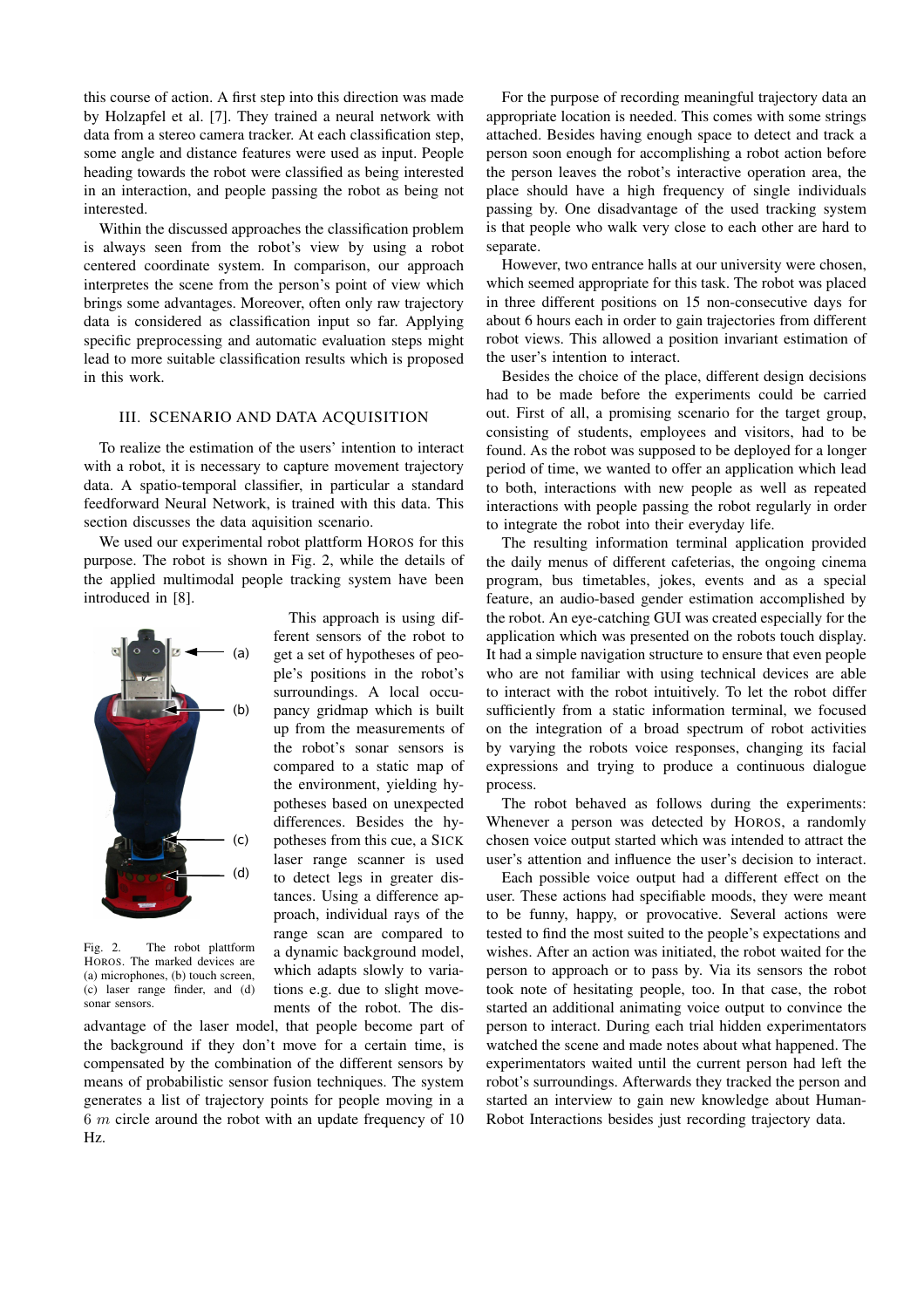

Fig. 1. Overview of different kinds of representation for trajectories. Choosing the right reference system (a), coordinate system (b) and sampling technique (c) is highly task dependent. Optionally, it is possible to apply dimension reduction (d). In (d) the influence for two of the Eigentrajectories on the recomposed trajectory are shown. Choosing informative representations via feature selection (e) and the neural network as final classifier (f) round out the system.

Especially the process of establishing dialogs with humans was our field of interest, concerning getting the attention of people, signalizing the robot's interest to interact and finally establishing the interaction. A bunch of questions arised in this context that we tried to answer by designing a questionnaire for user interviews. Details regarding the questions, the collected answers and conclusion are provided in section VI.

#### IV. TRAJECTORY REPRESENTATION

One important step after data acquisition using a tracker is to transform the trajectories into an appropriate representation. This helps to provide necessary information about the trajectory more explicitely, which will support the classifier. Similar as performing image pre-processing steps before classifying the image content, trajectory data needs to undergo an adequate transformation.

Being confronted with the fact that collecting real world data for training is time consuming, one has to deal with few training examples. Having only a small amount of data implicitely means that the number of input dimensions of the classifier is not supposed to exceed a certain amount.

The final classification algorithm, as well as all necessary preprocessing steps, have to work online on the robot. This means the method has to deal with the fact, that during the classification process only a part of the trajectory is known. Hence, the classifier is trained with trajectory fragments. Those fragments are extracted by sliding a window with a fixed size over the trajectory (highlighted end of the trajectory in Fig. 3(a)). For obtaining the right window size, methods from time series analysis could be used [9]. Since the system aims at online classification, a compromise has to be found. On one hand having an adequate length to provide enough information is crucial and on the other hand, being able to estimate the user's interest in a reasonable short time before passing by is important, too.



Fig. 3. (a) Reference systems: Contextual Information is provided by specifying the polar coordinates of the trajectory's origin  $(\phi_O, d_O)$  in a stationary coordinate system originating at the robot's position (which is in this case facing to the right). The positions of the robot  $(\phi_R, d_R)$  or other target objects (like a door)  $(\phi_T, d_T)$  are provided in a trajectory centered coordinate system. (b) Trajectory centered coordinate system: The upper plot shows a point  $(x_i, y_i)$  on the trajectory represented in cartesian coordinates, while the lower one shows its intrinsic representation  $(\alpha_i, l_i)$ . (c) Sampling techniques: In the upper graph the trajectory is sampled with four points  $(x)$  being equally spaced with distance  $b$ . The lower one shows the cartesian  $x$ -axis ploted against time. Equidistant sampling concerning the t-axis leads to different points on the trajectory  $(+)$ .

Unfortunately, choosing the right representation is highly task dependent. Most recent publications either spend much effort in designing a very task specific solution using expert knowledge or skip it at all. This paper's intention is to present an evaluation procedure to support the designer in the decision-making process. For this purpose, Fig. 1 gives a short systematization of necessary steps to be considered. So far, this systematization is not complete, but it helps to get an idea of the necessary steps to follow.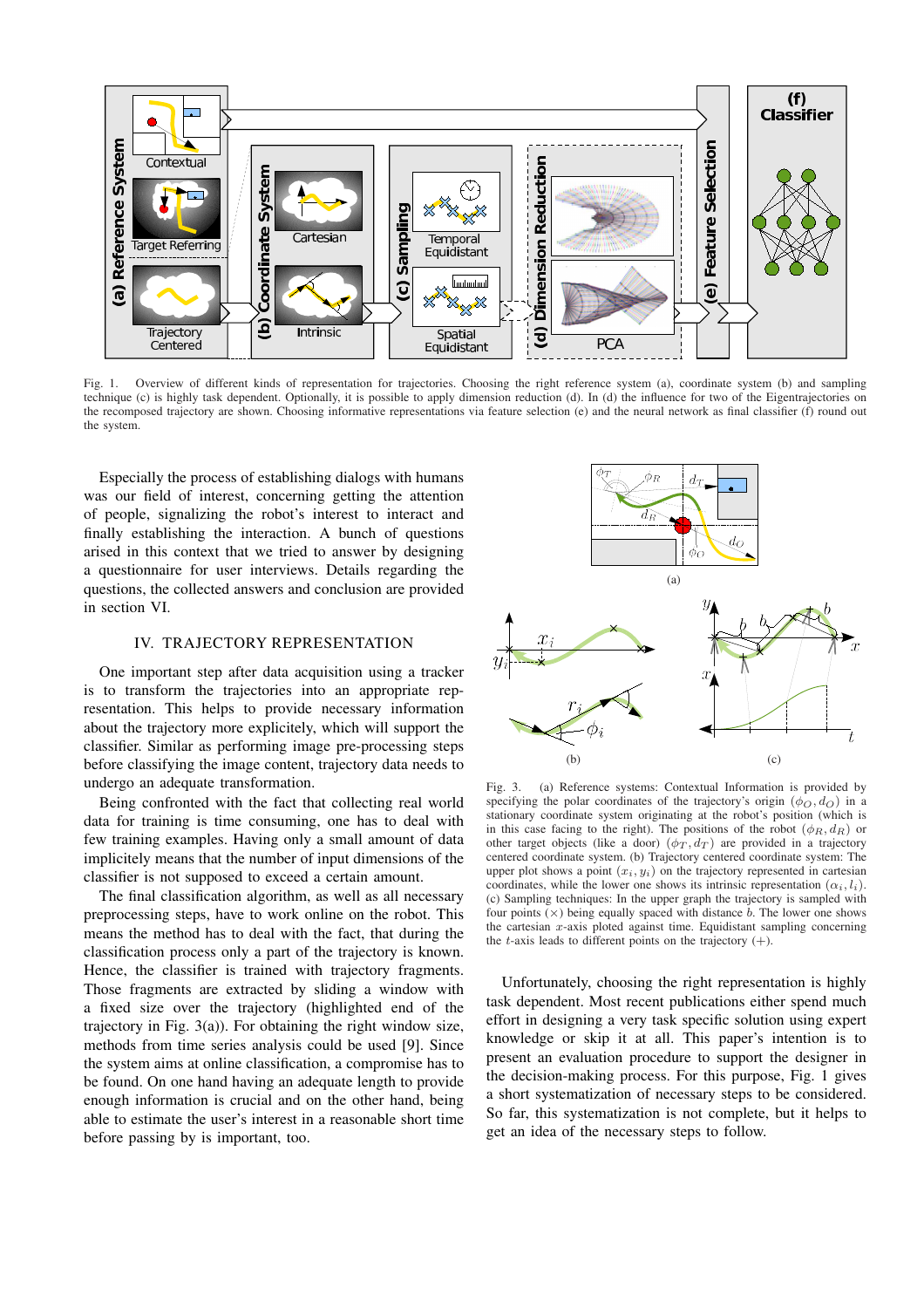The user's situation is described within the tracking data. To allow varying views on this situation, the data is split up into different forms of representations. These forms are achieved by using diverse reference systems (Fig. 1(a)), which may contain a different amount of information. In this paper three versions are discussed.

Choosing the right reference system has a high influence on the classification task. For example, if the robot would present general information, e.g. weather report, the direction from which a person approaches would play no decisive role. So a target referring coordinate system would be sufficient. But if the robot presents information about the place it is located in, e.g. in a museum, arriving people would probably be more interested than leaving ones. In this case a contextual view is essential.

First among the considered representation is a *contextual* reference system (Fig. 3(a)), modeling information about the surroundings. This paper suggests to provide information about the origin of the trajectory in a robot-centered way. This is done by specifying the first detected point of the trajectory  $(\phi_O, d_O)$  in relation to the robot's fixed position. Most approaches are limited to such global types of representation. For the classification task presented in this paper using this technique is expected to lead to unsatisfying results.

The intention of the user to interact with the robot can be observed in a better way by centering the coordinate system to the user and specifying the relative position to objects of interest (Fig. 3(a)). Literarily spoken this helps the robot to put itself into the person's position. Such a *target referring* representation is done for the last point in time of each trajectory. Hence, the relative position of the nearest target  $(\phi_T, d_T)$  with the smallest angle and the robot  $(\phi_B, d_R)$  is stored. This is done by specifying the distance d and the angle  $\phi$  relative to the person's motion direction.

Furthermore, to rid the representation of the surroundings a purely *trajectory centered* reference system is used. So, the characteristics of the trajectory is put into focus, which contains implicitly the velocity, acceleration and straightness.

Two different ways are suggested for describing the trajectory in a trajectory centered reference system (Fig. 1(b)). The first one (lower graph in Fig. 3(b)) can be compared with a route description. The trajectory is represented in an intrinsic way, which leads from one trajectory point to its subsequent one. This is done by specifying the distance  $l_i$ and the angle  $\alpha_i$  with respect to the motion direction to the next point.

For the second one (upper graph in Fig. 3(b)) the origin of the cartesian  $(x, y)$ -coordinate system is set to the last trajectory point in time. The coordinate system's orientation is determined by the corresponding first trajectory point in the window. In our case the orientation is chosen in the way that this point lies on the  $x$ -axis.

Data originating from the tracker is sampled in a specific way. But what kind of sampling technique (Fig. 1(c) and Fig. 3(c)) helps to get most of the information? Sampling in a spatial manner helps to keep the number of data points constant for a certain trajectory length. For example, if a person is standing, only one data point is sampled instead of a point cloud. So, the shape of the trajectory is in the focus of this type of representation. This is similar to the way a HMM would handle the observations on the trajectory, compensating variations in speed and time.

On the other hand, sampling can be done in a temporal equidistant way. Hence, the speed of a person is coded implicitly in the trajectory.

Some of the information implied in each of the trajectory representations might be correlated. Finding out the correlated data helps to reduce the number of information that needs to be provided to the classifier. For this task Principal Component Analysis (PCA) is commonly used, which provides a set of Eigenvectors and Eigenvalues. The Eigenvectors, which are called Eigentrajectories (Fig. 1(d)) in this paper, span a new space, while the Eigenvalues indicate the variance of each dimension of the new space.

The systematization presented in this section is to be understood as a first proposal. Further efforts have to be made to achieve an exhaustive taxonomy. Still, it becomes clear, that a large number of representations can be generated. But which one is the correct choice for the given task of estimating the user's interest in an interaction with the robot? To make this determination, information theoretic measures like Mutual Information and Joint Mutual Information (Fig. 1(e)) are applied together with the class labels gained from the user observations and interviews. Both are discussed in the next section.

# V. FEATURE SELECTION AND CLASSIFICATION

The decision whether an observed person is interested in an interaction with the robot is estimated by a neural classifier, more specifically a Multi Layer Perceptron (MLP). This classifier is trained with a part of the recorded data referred to as training set, and the evalution is done subsequently with the rest of the available data termed test set. Each variable or dimension of a specific trajectory representation is considered to be a feature.

Due to the abundance of possible input feature representations, the resulting neural classifier using all features is not only prone to overfitting and related problems like increased time demands for training, but we are interested in finding the best way to preprocess our data, too. Hence, we incorporated a feature selection step. These feature selection methods are applied to identify irrelevant and redundant features in the input space.

Feature selection methods are commonly distinguished into "Filter", "Wrapper" and "Embedded" approaches (see [10]). Both wrapper and embedded methods utilize a learning machine to evaluate the features, while the filter algorithms are independent of the used classifier. For this work a filter approach is chosen, because of this independence property. The relevance of each feature is assessed with a statistical measure, e.g. simple Pearson correlation coefficient, Fisher discriminant analysis or information theoretic measures.

In this case, Mutual Information (MI) is applied (see [10], chapter 6). MI expresses the correlation between a feature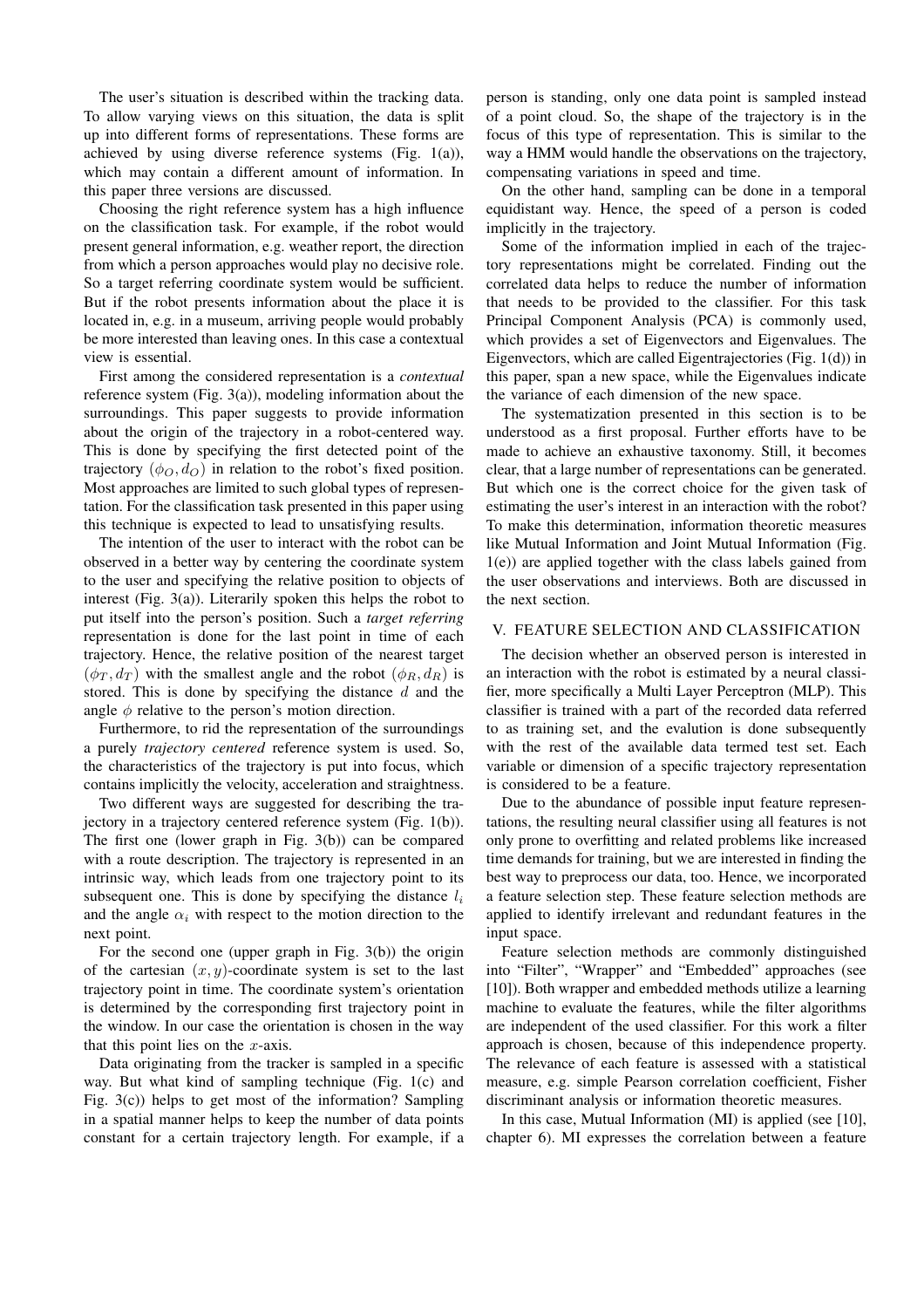

Fig. 4. Interpretation of the information-theoretic measure Mutual Information for our scenario. The approaching person sends signals of interaction interest via gestures, facial expression and movement trajectories. Up to now, the presented system only captures the movement trajectories including some measurement noise, while e.g. gestures are lost. Additionally, maybe some parts of the movement trajectory are not correlated to the interaction interest at all. The relevant signals observable by the robot are measured with MI.

 $x_i$ , e.g. the x-coordinate of the position at the first trajectory point, and the target  $Y$ , the class information representing the intention to interact or not to interact. High MI values indicate a strong correlation, while small values are hinting at irrelevant features. It can be determinded by the following equation, which is based on the well-known Kullback-Leibler divergence:

$$
MI(x_i, Y) = \int_{x_i} \int_Y P(x_i, Y) \log \frac{P(x_i, Y)}{P(x_i)P(Y)} dx_i dY
$$
 (1)

A graphical interpretation of the meaning of Mutual Information in the context of the scenario is given in Fig. 4.

The computation of the probability densities is quite demanding, due to the necessary integration. In the practical implementation a histogram based approach was used to estimate the Probability Density Functions (PDF), simplifying the above equation by replacing the integrals with sums over the bins of the histogram. For more details on the histogram technique and other approaches for PDF estimation the interested reader is refered to [11].

The resulting MI value indicates the relevance of a feature with respect to the target, but it does not include information about possible redundancies between features. This drawback can be overcome by computing the pairwise Mutual Information  $MI(x_i, x_j)$  between the features. In this case a high MI value indicates redundancy, low values independence.

A step further, the use of Joint Mutual Information (JMI) eliminates another possible problem, that occurs if two features are unimportant themselves, but provide information if they are used in combination (think of the classical XOR problem). JMI computes the relevance of a set of features  $X = \{x_1, ..., x_n\}$  with respect to the target in the following way:

$$
JMI(X,Y) = \int_{X,Y} P(x_1,..,x_n, Y) \log \frac{P(x_1,..,x_n, Y)}{P(x_1,..,x_n)P(Y)} \tag{2}
$$

Selecting feature sets from different trajectory representations with high relevance for the user's interest is the final step before the training of the classifier. The next section discusses which representations proved to be relevant.

## VI. EXPERIMENTS & RESULTS

This section discusses the conducted experiments, the obtained results and what conclusions can be drawn.

After the trajectory recording sessions, we were left with a very unbalanced data set. The number of 43 interactions with the robot is quite low, compared to the number of 450 non-interaction cases. However, an interaction took place if and only if the user provided input to the system, e.g. pushed a button. Additionally, 34 individuals stated that they were undecided but finally did not interact with HOROS.

The analysis of the questionnaires revealed some of the reasons for this unexpected behavior. The main issues covered with our questions were:

• *How should a robot behave in public environments, especially in office environments?*

As expected, the results showed that friendly and funny actions were preferred from the users and lead to most interactions. Sad or provocative robot voice outputs are not recommendable since only in a few cases successful interactions could be established by this behavior. Moreover those actions had a slightly negative influence on the users. Interestingly the results indicate that an informal way to talk to people is more suitable than being too formal.

• *Which robot actions are appropriate for robots in public environments, especially in office buildings, e.g. which voice output, robot movements and facial expressions should be used?*

The choice of voice outputs was already discussed in the previous question. Additionally, people wanted to get as much information as possible about the robot's abilities during dialog initialization but with as little amount of words as possible. We found out that next to a voice output a movement of the robot is very important. Many people noticed that HOROS didn't move during the experiments at all and suggested to include movements in order to recognize the robot earlier while passing by the robot. Regarding the robot's facial expression, a friendly and smart smiling was the best choice.

• *Is a user-adaptive robot behavior necessary for such environments during dialog initiation and beneficial for future work?*

In our long-term experiment we figured out that a user-adaptive robot behavior is necessary during dialog initiation. People who had to pass by the robot regularly and didn't have interest in an interaction tried to avoid the robot and partially changed their way through the building in order to be not recognized and contacted by the robot. Also we couldn't convince all undecided people just by using voice output. For those people, a more active robot behavior would be necessary. For people who had interest in an interaction a time-consuming greeting was needless. A short greeting and meeting a person half way is completely appropriate for these cases.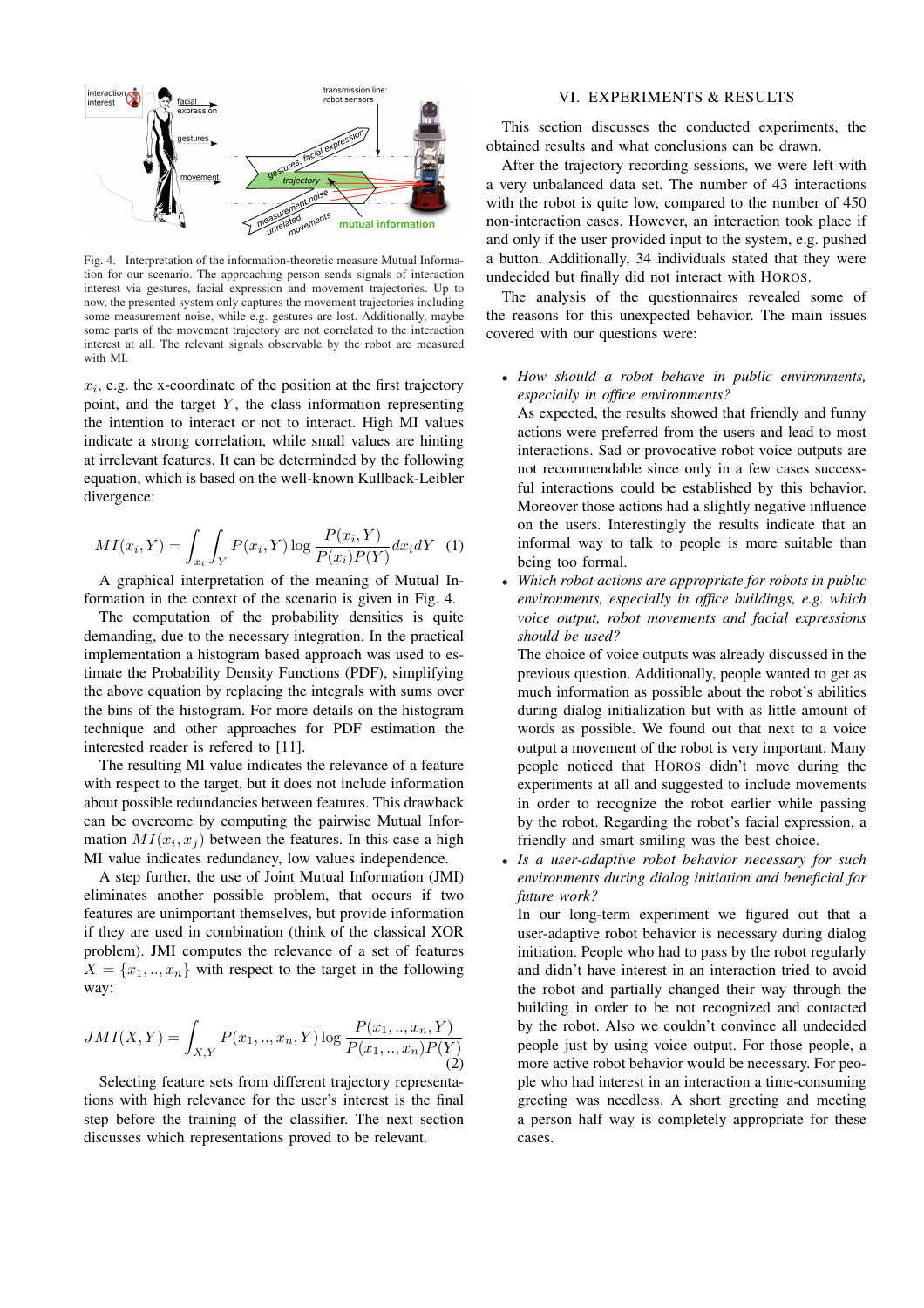• *How good is* HOROS *perceived in an environment by people who don't know about its presence and how much is the robot able to arouse interest in an interaction?*

Since HOROS was standing static during the experiments, it partially was perceived too late. The eyecatching appearance of HOROS did not compensate the lack of movements.

- *Which robot dependent and independent variables influence the user's descisions to interact with the robot, e.g. the person's mood, haste and attitude towards robots?* In our questionnaires we tried to collect information about all possible facts that could have an effect on a user's intention to interact with the robot. Other variables like a persons mood, gender or a general interest in robots were apparently no factor for engaging in interactions.
- *Why did people dodge an interaction?*

One motive are time constraints. Because of them, many people, students and employees alike, rushed through the hall in a hurry. Another reason was, that people avoided the robot because they were unsure if they were allowed to use the system or expressed fear to damage the robot. Those people who interacted with the robot once, refused to use him again, mostly because the application of the information terminal did not yield enough benefit for them.

The main insight gained during the data selection phase was, that people in a working environment need a strong reason to use a robot.

In the following, the recorded trajectories are examined in detail. The different forms of trajectory representation, see section IV, are compared to each other to identify a useful subset of trajectory features. At first, the time equidistant resampling method is compared to the spatial equidistant one, while intrinsic and cartesian trajectory centered coordinates, are analyzed in more detail. The following evaluations have been done once for both resampling methods, all leading to the conclusion that, contrary to expectations, the disadvantage of losing velocity information in the case of spatial resampling is not that relevant for the given classification task. For all further illustrations, we will concentrate on time equidistant resampling, knowing that spatial resampling will yield similar results.

The next point of interest is the amount of information contained in the raw data points considering the intrinsic and cartesian descriptions (see section IV).

Fig. 5 shows a plot of the Mutual Information between the individual features and the interest of people to interact, computed as described in section V. A look at the figure shows that in comparison cartesian coordinates  $(x_i, y_i)$ seem to contain more information about the target interest than intrinsic ones  $(\alpha_i, l_i)$ . Especially the x-coordinate of cartesian representation is coding the speed and thus seems to be the most relevant. By plotting the pairwise Mutual Information between the cartesian coordinates (see Fig. 6 (a)) it is observable that there is a high redundancy between



Fig. 5. This image shows the Mutual Information for the individual features of the datapoints to the interest in an interaction. Columns 1 to 12 show the resampled datapoints in cartesian coordinates (first x then y components), 13 to 18 describe the principal components for the cartesian representation, 19 to 30 show the data using intrinsic representation (angle  $\alpha$  and length l of segments), 31 to 36 principal components of intrinsic representation. The right diagram shows the information of target refering data (relation to the robot  $d_R$ ,  $\phi_R$  and to the closest target point  $d_T$ ,  $\phi_T$ ) on a different scale.



Fig. 6. Illustration of the pairwise Mutual Information matrices for the raw data in cartesian coordinates (a) the respective principal components (b), as well as the intrinsic representation (c) and corresponding principal components (d). Yellow/Brighter color represents high values and indicates that both variables share a lot of information, which means that they are redundant, at least partially. e.g. the MI between  $x_6$  and  $x_5$  is very high and thus one of the variables is redundant. Green/Darker ones imply lower values and an independence of the considered variables. (a) and (b) have the same scale which is different to the one of (c) and (d) which is lower at all.

the features in the trajectory window. For example, looking at matrix entry  $(x_5, x_6)$ , which has a high pairwise Mutual Information leads to the conclusion that only one of the two features is necessary for the classification process. In comparison with entry  $(y_1, y_4)$  the low value between those leads to the conjecture that both features are not redundant. The x-coordinates have higher correlations because they result from translative motion, whereas the y-coordinates are coding the shape of the trajectory in the window including the curvature and therefore are less correlated among each other than the x's. An absolute quantitative comparison is fairly hard but the relation is observable.

In contrast to this, angular descriptors (Fig. 6 (c)) of the intrinsic representation are less redundant. But for this representation the length of the segments is highly correlated,